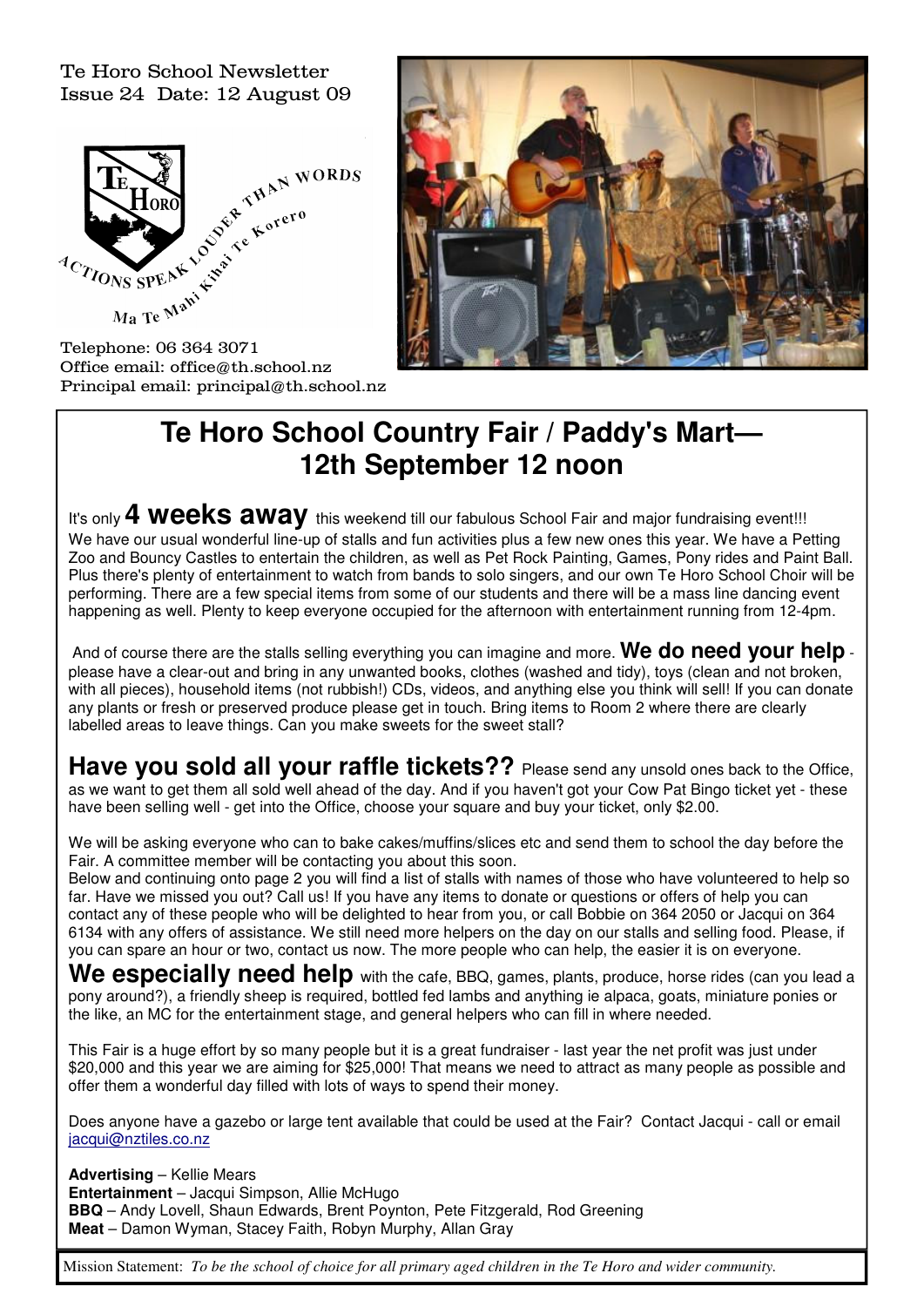**Café** – Susanne McCardle, Rachel Nolan, Tracey Bowman **Sweets** – Christine Cameron, Katherine McLellan **Cow Pat Bingo** – Shelley Fitzgerald, (need a seller on the day) **Quick Fire Raffles** – Mike Neville, Kylie Morete, Amy Edwards **Books** – Nicky Craig, Amanda Ludlum **White Elephant** – Bryce & Marg Grant **Toys** – Bobbie McPhee, Kelly Meyer, Melissa Gundesen **Games** – Nicki Allcock **Glamour** – Leanne Ralph, Tara Rountree, Jackie Nokes **Cakes** – Alison Joss, Sam Long, Lauren Smith **Produce** – Mel Avery, Claire Brown **Plants** – Sonja Matla, Jackie McInerney **Horse Rides** – Anne Herrington, Debbie Allan **Money /Eftpos** – Adele Neville, Jacqui Shearman, Katie Hughes **Clothes** – Diane Marshall, Sandra Knight **Bouncy Castles** – Mandy Bruce **Petting Zoo** – Shelley Fitzgerald **Paint Ball** – Charlie Meyer, David Bird, Jon McPhee **Doughnuts** - Pat and Mike Thompson **Pet Rocks** – Penelope Christofel **Tents (set up) -**Chris Brown, Scott Bowman, Paula Cull

**Clean-up-helpers needed!** Thank you everyone for your help so far. Let's make this the best yet!

**School News** 

#### **AGRICULTURAL CLUB**

Please find on Page 4 a registration form for Ag Club. Also there is a lamb list being compiled so once you have sent back your registration form you will automatically go on that list. If you do get a lamb please let the Office know.

#### **TERM 3 SHOW**

Next Tuesday 18th August at 1:00pm the Chinese Gymnast Flaming Pheonix show will be coming to Te Horo. Manakau School will be joining us to watch this Extravaganza. This is a gymnast show, so the school has booked the Community Hall to allow more room for the artists to perform. The cost of this show is \$5 per person, if you have paid your "one off" there is no need to send any money. If you are not sure whether or not you have paid please don't hesitate to call the office.

#### **LINE DANCING**

The next two sessions for this Term will be next Friday, the 21 $st$  of August, and Friday the  $4<sup>th</sup>$  of September, 7-8pm in the School Hall.

#### **VEGETABLE PLANTS**

Many thanks to parents who donated plants for the vegetable gardens. Amy has them all planted now, all we need is sunshine and a little rain and they will be away. Thank you Amy.

#### **RECYCLING**

This is going really well, but we do ask if you can help us from home by not sending gladwrap or tinfoil. Re-useable, re-sealable bags are perfect for lunches. We do appreciate your help. Thank you.

# **School Book Fair**

## **Thurs 13th August – Tues 18th August**

Come and support your school in three ways: 1) Buy a book or two – proceeds to Home & School 2) Donate a book from the Fair to your child's classroom 3) Help at the checkout The books will be on view in the School Hall. Each class will have a chance to look at the stock and children will bring home a wishlist of books they would like. Parents can either send money to the Office or come to the Hall for viewing and purchasing each day from 8.30-9.30am and 2.30-3.30pm. There will be a teachers' wishlist on display if you wish to donate one of the books to any classroom or to the Library.

**Volunteers needed** to help with the sale of books on Thursday, Friday, Monday and Tuesday from 8.30-9.30am and 2.30-3.30pm. Please fill in the tear-off at the end of this newsletter if you are able to help.

#### **Come as your favourite book character**

Don't forget to come as your favourite book character tomorrow to help celebrate the Book Fair.

#### **Thank you**

Thank you Bobbie McPhee, Penelope Christoffel and Allie McHugo for all their hard work in organizing this fair.

**Students of the Week** 



- Room 1 **Liam Dench** for sounding out and one to one matching
- Room 3 **Mia Lovelady** for fantastic reading and **Jacob Walker** for very good thinking on the mat
- Room 5 **Jack Scrimshaw** for taking more responsibility for the choices he makes and concentrating on tasks during school time.
- Room 7 **for working hard for Mrs Knox**.

Room 8 **Holly McPhee** for just being Holly and being enthusiastic.

# **CONGRATULATIONS!**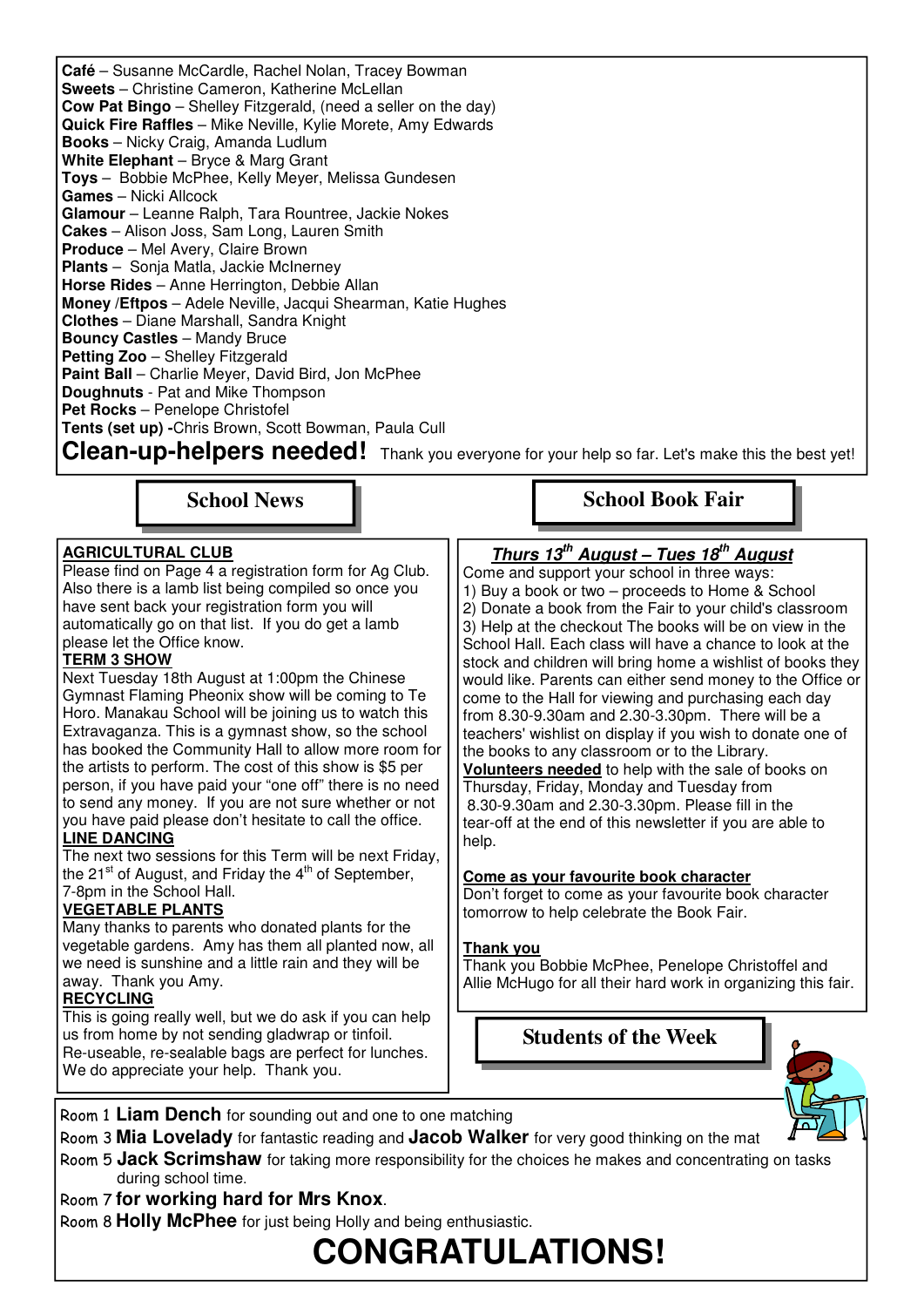|                                                                                                                                                                                                                                                                                                                                                                                                                                                                                                                                                                                                                                                                                                                                                                                                                                                                                                                                                                                                                                                                                                                                                                 |                                                                                                                                                                                                                                            | <b>Sports News</b>                                                                                                                                                                                                                |                                                        |                                                                                                                                                                                                                                                                                                                                                                                                                                                                                                                                                                                                                                                                                                             |                                            | <b>Coming Events</b>                                                                                                                                                                                                                                                                                                                                                                                                                                                                                   |  |
|-----------------------------------------------------------------------------------------------------------------------------------------------------------------------------------------------------------------------------------------------------------------------------------------------------------------------------------------------------------------------------------------------------------------------------------------------------------------------------------------------------------------------------------------------------------------------------------------------------------------------------------------------------------------------------------------------------------------------------------------------------------------------------------------------------------------------------------------------------------------------------------------------------------------------------------------------------------------------------------------------------------------------------------------------------------------------------------------------------------------------------------------------------------------|--------------------------------------------------------------------------------------------------------------------------------------------------------------------------------------------------------------------------------------------|-----------------------------------------------------------------------------------------------------------------------------------------------------------------------------------------------------------------------------------|--------------------------------------------------------|-------------------------------------------------------------------------------------------------------------------------------------------------------------------------------------------------------------------------------------------------------------------------------------------------------------------------------------------------------------------------------------------------------------------------------------------------------------------------------------------------------------------------------------------------------------------------------------------------------------------------------------------------------------------------------------------------------------|--------------------------------------------|--------------------------------------------------------------------------------------------------------------------------------------------------------------------------------------------------------------------------------------------------------------------------------------------------------------------------------------------------------------------------------------------------------------------------------------------------------------------------------------------------------|--|
| <b>YEAR 5/6</b><br>3.30 pm<br>12:30pm<br>Otaki 2<br>Te Horo 1<br>Te Horo 2<br>Otaki 1                                                                                                                                                                                                                                                                                                                                                                                                                                                                                                                                                                                                                                                                                                                                                                                                                                                                                                                                                                                                                                                                           | <b>NETBALL 13th August</b><br>3:30pm start for both games<br>Otaki 1 vs Te Horo 2<br>Te Horo 1 vs TKOTR<br>Otaki 1 vs Te Horo 2<br>Results from last week 6th Aug:<br>1<br>$\boldsymbol{2}$<br><b>Waitohu Blue</b><br>$\overline{7}$<br>27 | The games for the Year 3/4 that didn't happen because<br>of inclement weather will now be played tomorrow.<br>Te Horo<br>Rahui<br>Te Horo 1 vs Te Horo 3<br>Te Horo 1<br>Te Horo 2<br>Whakatupuranga<br><b>TKOTR</b><br>Te Horo 3 | Otaki<br>Te Horo<br>3<br>$\overline{2}$<br>3<br>4<br>5 | 10-14 August<br>13 August<br>18 August<br>20 August<br>25 August<br>28 August<br>28 August<br>12 September<br>16 September<br>24 September<br>25 September<br>12 October<br>21 October<br>22 October                                                                                                                                                                                                                                                                                                                                                                                                                                                                                                        |                                            | <b>Book Week</b><br>Theme Day<br>Flaming Pheonix show 1:00pm \$5 per<br>student Te Horo Community Hall<br>Board of Trustees meeting 7:30pm in the<br>board room<br>Otaki School's Rippa Rugby<br>Postponement date for the above<br><b>DAFFODIL DAY</b><br><b>PADDY'S MART</b><br>Speech finals<br>Board of Trustees meeting 7:30pm in the<br>board room<br><b>END OF TERM THREE</b><br><b>TERM FOUR BEGINS!</b><br><b>School Photographs</b><br>Board of Trustees meeting 7:30pm in the<br>board room |  |
| <b>SENIOR HOCKEY</b><br>Te Horo were back to form on Monday night after the<br>previous week's thrashing. They played like a<br>well-oiled machine against Te Korowai Whakamana,<br>with superb passing, positional play, shots at goal and<br>defence. Te Horo beat this team 1-0 last time, but this<br>time the score could have been much more if not for<br>the opposition's excellent goalie.<br>Final score: 3-0<br>Goal scorers: Liam Greening, Becky Cameron and<br><b>Stacey Allan.</b><br>Player of the day: Becky Cameron for great<br>passing and fighting for the rebounds.<br><b>JUNIOR HOCKEY</b><br>On the 8 <sup>th</sup> of August 09 the Te Horo Turtles played our<br>last hockey game before the finals, which we would<br>play in if we won. We played Levin East and it was a<br>tough game. We played a lot better in the $2^{nd}$ half<br>scoring one goal a few minutes in and another goal 3<br>minutes before the end. The final score was our first<br>draw at 2 all but we are in the finals next week. Player<br>of the Day was Harry Bird for excellent positional play<br>and fantastic goal scoring.<br>Report by Harry Bird |                                                                                                                                                                                                                                            |                                                                                                                                                                                                                                   |                                                        | Kitchens<br>Gavin Lafrentz<br>& furniture Itd<br>Design-manufacture-installation<br>Free measure & quote<br>Renovations, new homes, Stair, one off furniture,<br>Solid timber, Melamine, Painted finishes.<br>We can draw plans or work from yours<br>We will use any medium you want, to create an<br>Individual product to enhance your home.<br>Phone: 0800 750 500 Fax: 06 364 7119<br>La Patch, 64 Te Roto Rd, Otaki. 5560. Email: kitchensandfurniture@ihug.co.nz<br>Year 6 camp<br><b>KELSEY'S PINECONES</b><br>\$1 a shopping bag. If you want any please call my house<br>on 364 3359 or try and find me at school.<br><b>SAUSAGE SIZZLE</b><br>Don't forget sausage sizzle each Wednesday-\$1.50. |                                            |                                                                                                                                                                                                                                                                                                                                                                                                                                                                                                        |  |
| VIRTUE-DETERMINATION: You focus your energy<br>on a task and stick with it until it is finished, using your<br>will power to do something when it isn't easy. With<br>determination we make our dreams come true!                                                                                                                                                                                                                                                                                                                                                                                                                                                                                                                                                                                                                                                                                                                                                                                                                                                                                                                                               |                                                                                                                                                                                                                                            |                                                                                                                                                                                                                                   |                                                        |                                                                                                                                                                                                                                                                                                                                                                                                                                                                                                                                                                                                                                                                                                             | Tear off is at the end of this newsletter. |                                                                                                                                                                                                                                                                                                                                                                                                                                                                                                        |  |
|                                                                                                                                                                                                                                                                                                                                                                                                                                                                                                                                                                                                                                                                                                                                                                                                                                                                                                                                                                                                                                                                                                                                                                 | COL ATE CUID DOOWNIE                                                                                                                                                                                                                       |                                                                                                                                                                                                                                   |                                                        |                                                                                                                                                                                                                                                                                                                                                                                                                                                                                                                                                                                                                                                                                                             |                                            |                                                                                                                                                                                                                                                                                                                                                                                                                                                                                                        |  |

## **CHOCOLATE CHIP BROWNIE—Just too good!**

100g cocoa, 200g melted butter, 400g or 2 cups caster sugar, 4 eggs, 1 teaspoon vanilla essence, 90g flour (or just under 3/4 cup) 1 teaspoon baking powder, 200g chocolate chips or chunks of chocolate!!

Preheat oven to 150 C. Grease and line a 20x30cm swiss roll tin.

Sift cocoa into a large mixing bowl.

Add melted butter, sugar, eggs and vanilla and mix to a smooth paste.

Sift in the flour and baking powder and then add the chocolate chips or chunks of chocolate! Mix

Pour mixture into the swiss roll tin, bake for 40-45 minutes. The mixture should feel a little undercooked, so chewy in the middle. Slice when completely cold. ENJOY.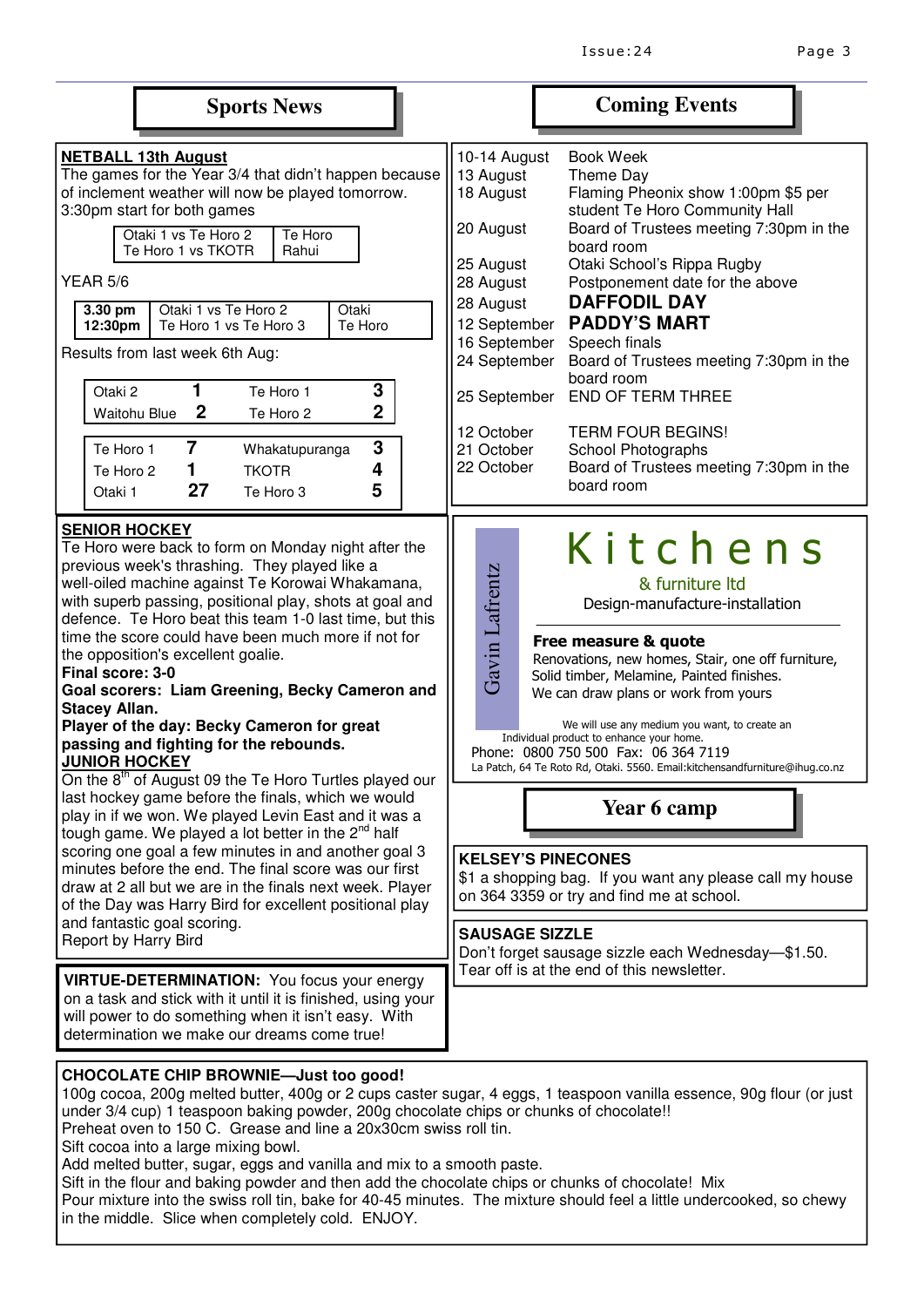| TE HORO SCHOOL AGRICULTURAL CLUB                                                                                                                                                                                                                                                                                                                          |  |  |                                                                    |             |  |  |                                   |
|-----------------------------------------------------------------------------------------------------------------------------------------------------------------------------------------------------------------------------------------------------------------------------------------------------------------------------------------------------------|--|--|--------------------------------------------------------------------|-------------|--|--|-----------------------------------|
| Competitor's Name:                                                                                                                                                                                                                                                                                                                                        |  |  |                                                                    |             |  |  |                                   |
| Home phone:                                                                                                                                                                                                                                                                                                                                               |  |  |                                                                    |             |  |  |                                   |
| Class at school:                                                                                                                                                                                                                                                                                                                                          |  |  |                                                                    |             |  |  | Y1 Y2 Y3 Y4 Y5 Y6 (please circle) |
| Competition:<br>Calf<br>Dairy/Beef/Yearling<br>Organised own/from school list<br>Lamb<br>Kid<br>Home Garden<br>Vegetable/Flowerhome/school plot                                                                                                                                                                                                           |  |  |                                                                    |             |  |  |                                   |
| Notes:<br>If you wish to be placed on the school list for lambs, you need to be prepared to take the new born lamb<br>as soon as it is offered, regardless of gender or birth date.<br>Please inform the co-ordinator when your animal has been born. Children rearing calves will need to ar-<br>range a TB card a couple of days prior to our show day. |  |  |                                                                    |             |  |  |                                   |
|                                                                                                                                                                                                                                                                                                                                                           |  |  |                                                                    |             |  |  |                                   |
| Please return this to the co-ordinator as soon as possible                                                                                                                                                                                                                                                                                                |  |  |                                                                    |             |  |  |                                   |
|                                                                                                                                                                                                                                                                                                                                                           |  |  | FOR CO-ORDINATOR'S USE ONLY                                        |             |  |  |                                   |
| Registration number: ______<br>Entry received: ____________ Confirmed: _______<br>Ag Video borrowed: ________________                                                                                                                                                                                                                                     |  |  | Withdrawn: ________<br>Sighted:<br>Sighted:<br>Returned: _________ |             |  |  |                                   |
| Comment:                                                                                                                                                                                                                                                                                                                                                  |  |  |                                                                    |             |  |  |                                   |
|                                                                                                                                                                                                                                                                                                                                                           |  |  |                                                                    |             |  |  |                                   |
|                                                                                                                                                                                                                                                                                                                                                           |  |  |                                                                    |             |  |  |                                   |
| <b>Flower Garden Sizes:</b>                                                                                                                                                                                                                                                                                                                               |  |  |                                                                    |             |  |  |                                   |
| <b>JUNIOR</b><br>Minimum size<br>Minimum number of flower varieties grown<br><b>SENIOR</b>                                                                                                                                                                                                                                                                |  |  | З                                                                  | 2 sq metres |  |  |                                   |
| Minimum size<br>Minimum number of flowers varieties grown 5                                                                                                                                                                                                                                                                                               |  |  |                                                                    | 2 sq metres |  |  |                                   |